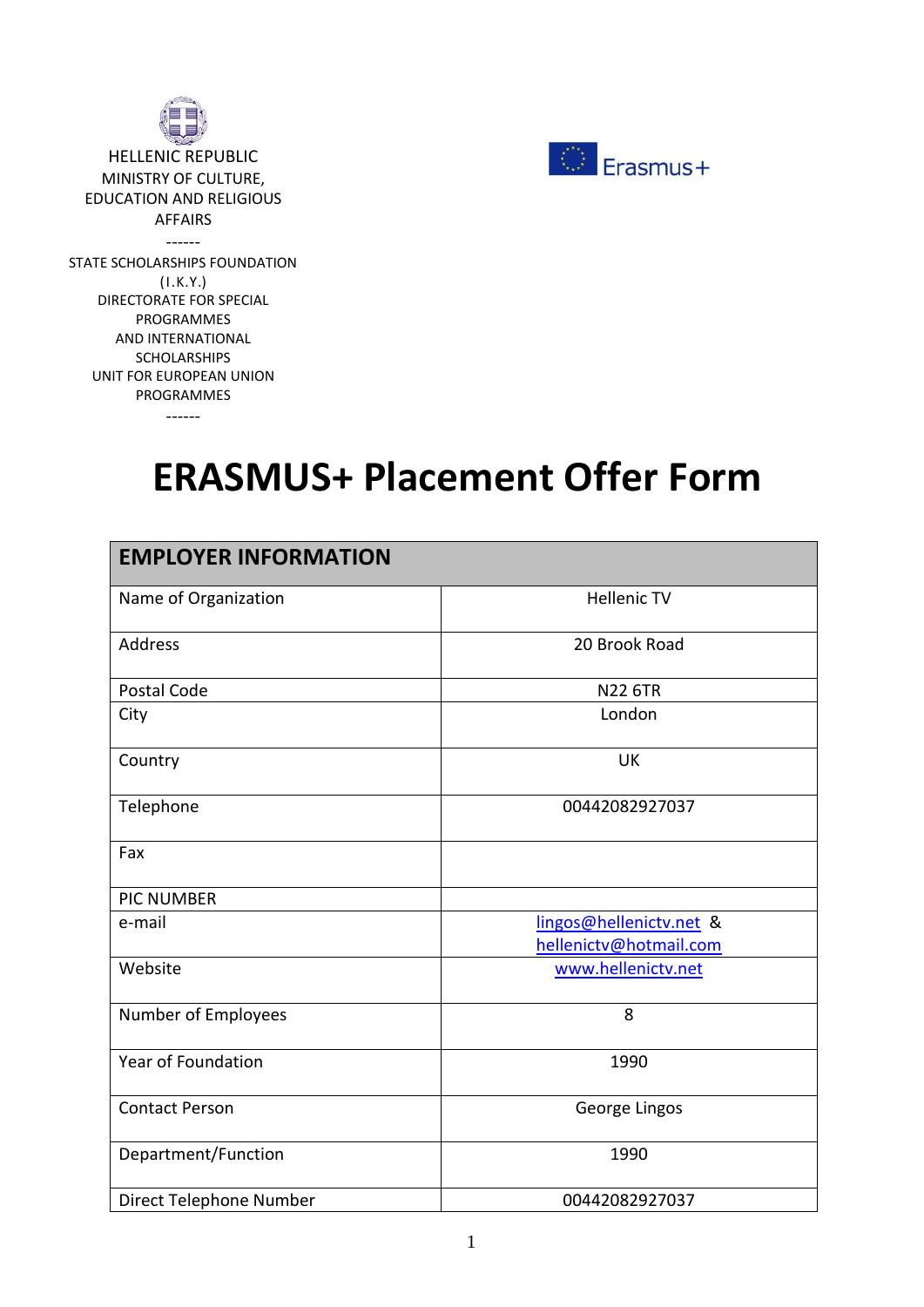Direct e-mail address lingos@hellenictv.net

## Short Description of the Company (Please attach profile of your company, (Please attach profile of your company,  $\left\| \mathbf{H} \mathbf{ell} \right\|$  **Hellenic** TV

## **Hellenic TV History**

Hellenic TV is the only Greek language television channel in operation, outside Greece and Cyprus, since 1990. The campaign for the creation of Greek language Television channel in London began in 1982, with the launch of cable television (CABLE TV) in the UK. Hellenic TV was born out of the vision of the Greek speaking community to acquire its own Greek-language television channel. After 8 years of hard work and struggle, the dream became a reality! Hellenic TV became the first non-English-language television channel, licensed by the UK Government body, the ITC (Independent Television Commission).

HellenicTV began broadcasting on December 9, 1990, with an initial 3-hour program. On its first day of operation 13 homes were connected in the Camden area, oneof the first areas to be cabled in London. The first productions of HellenicTV, impressedTony Curry, the head of Cable TV of the ITC (Independent Television Commission), one of the most experienced cable television executives in Great Britain,. Tony Curry said in an interview: "Never before, in the history of Television, was so much produced, by so very few people for so few".

Within a year of its launch, HellenicTV had over a thousand subscribers in London. Broadcasting hours increased from 3 hours to 17 hours a day with the ERT and RIK live broadcasts online, when they started broadcasting onEutelsat's ECS satellite. Local productions have also increased with programs centred on the Greek and Cypriot communities in London, with music concerts and Greek films. The Greek speaking community in London warmly embraced Hellenic TV.Three years

into its life, Hellenic TV extended its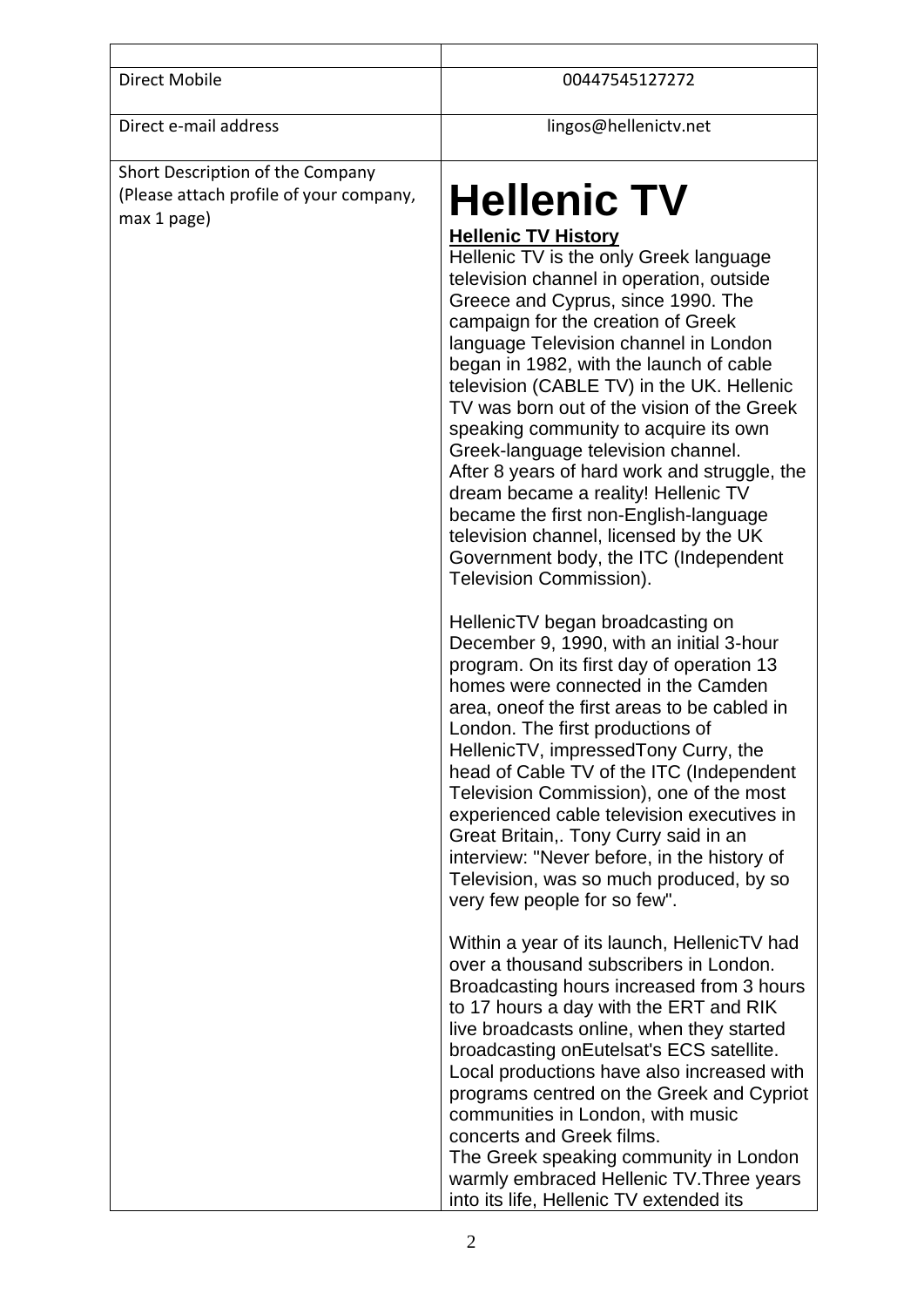|       | broadcasting hours to 24 hours per day,<br>seven days a week. Offering its audience<br>the best possible quality, it has gained<br>more and more subscribers. By producing<br>its own content cantered on the local<br>community, HellenicTV created its own<br>identity and became an example to follow.<br>No other UK community has managed to<br>date to create a local community television<br>channel like HellenicTV.                                                                                                                                              |
|-------|---------------------------------------------------------------------------------------------------------------------------------------------------------------------------------------------------------------------------------------------------------------------------------------------------------------------------------------------------------------------------------------------------------------------------------------------------------------------------------------------------------------------------------------------------------------------------|
|       | With the evolution of technology, a new era<br>began for HellenicTV in September 2006.<br>The channel extended its broadcasting<br>world-wide, as one of the first Greek<br>channels on the Internet. In December<br>2008, 18 years after the start of<br>broadcasting, Analogue Cable stopped<br>working and HellenicTV continued its<br>broadcast over the Internet. New digital<br>technology has enabled HellenicTV to<br>evolve into a multi-channel Greek platform<br>and Hellenic TV London, the local<br>HellenicTV channel, has been renamed to<br>Hellenic TV1. |
|       | Hellenic TV Platform currently has 2 million<br>viewers worldwide. There is a selection of<br>50 Greek channels including London's<br>Hellenic TV1.<br>Hellenic TV has also established co-<br>operation with RIK and SIGMA Cyprus as<br>well as with ERT the Greek National TV<br>Company. Hellenic GR a spin-off of<br>Hellenic TV London, has recently been<br>established in Greece, offering a wealth of<br>television material with its productions.                                                                                                                |
| Other |                                                                                                                                                                                                                                                                                                                                                                                                                                                                                                                                                                           |

| <b>PLACEMENT INFORMATION</b>                                  |                                                                                                                                                                                                                                                                                                                                            |  |
|---------------------------------------------------------------|--------------------------------------------------------------------------------------------------------------------------------------------------------------------------------------------------------------------------------------------------------------------------------------------------------------------------------------------|--|
| Number of positions offered for student                       | 2                                                                                                                                                                                                                                                                                                                                          |  |
| placement                                                     |                                                                                                                                                                                                                                                                                                                                            |  |
| In the Department/Function (where the<br>position is offered) | Camera, Studio Preparation, Program<br>production, Program Presentation, Editing,<br>Marketing, Office Work, Outside Broadcast,<br>Program Continuity, Engineering, Computer<br>skills, IT, Journalism, Media Art and Design,<br><b>Business Studies and / or Management</b><br>Science Art and Design, Engineering and /<br>or Technology |  |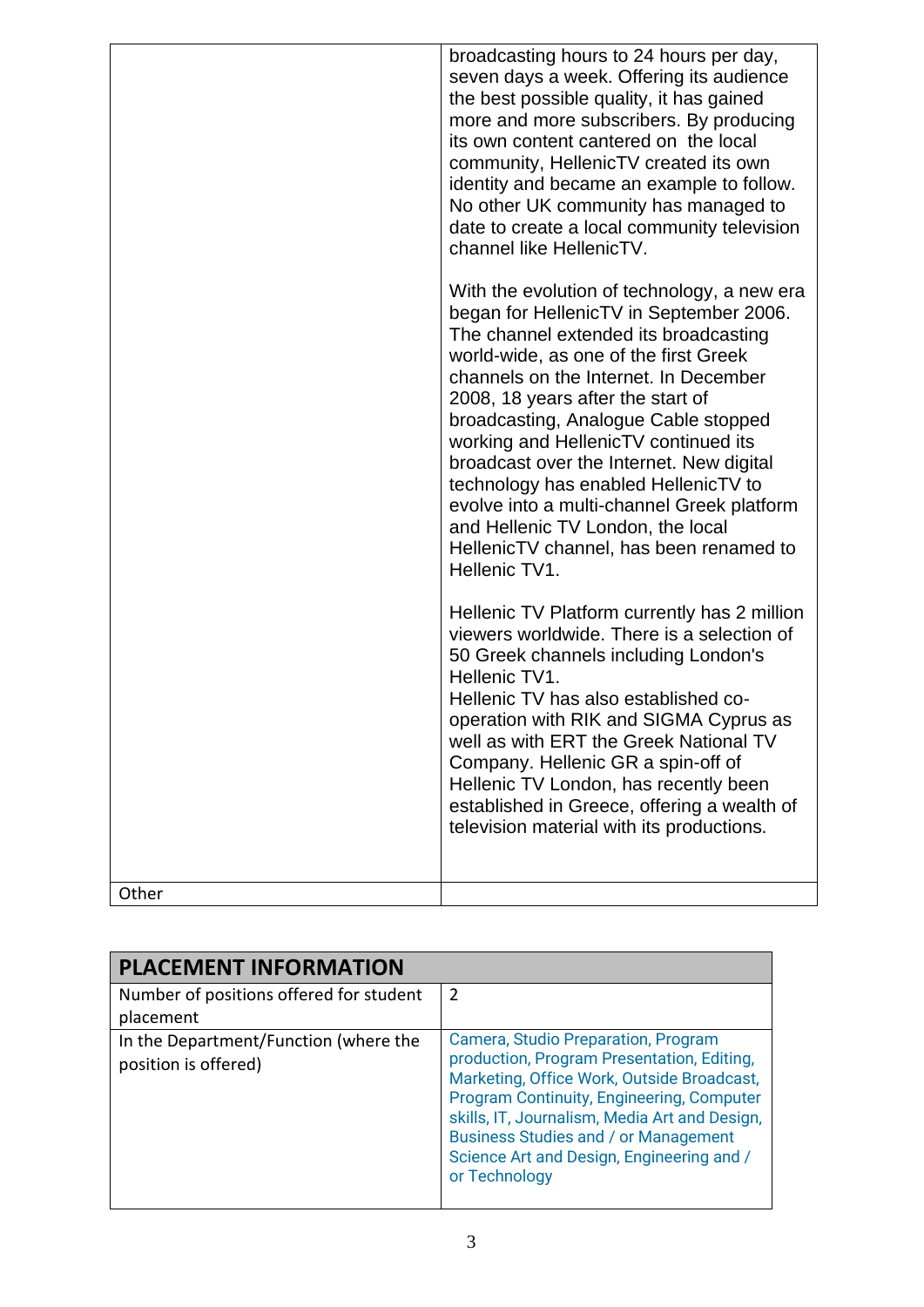| Description of activities the student will | audiovisual production                       |
|--------------------------------------------|----------------------------------------------|
| be involved in                             |                                              |
| Duration                                   | 6 months                                     |
| <b>Working Hours/Weekly Hours</b>          | full time from 16.00 to 22.00                |
| City                                       | London                                       |
| Help with finding                          | Yes                                          |
| Accommodation                              |                                              |
| <b>Financial Contribution</b>              | No                                           |
| Other                                      |                                              |
| <b>REQUIREMENTS</b>                        |                                              |
| <b>Study Field</b>                         | 1)                                           |
| Oral and Written Language Skills           | $\Box$ Greek (level: good knowledge of the   |
|                                            | language                                     |
|                                            | $\Box$ English (level: good knowledge of the |
|                                            | language                                     |
|                                            |                                              |
|                                            | $\Box$ French (level:                        |
|                                            | $\Box$ German (level:                        |
|                                            | $\Box$ Other (level: N/A                     |
| <b>Computer Skills</b>                     | <b>YES</b>                                   |
| Drivers license                            | $\square$ Yes<br>⊟ No                        |
| Other                                      | N/A                                          |

Place: there is no restriction whenever the student is available **and a** Date



Signature\_George Lingos\_\_\_\_\_\_\_\_\_\_\_\_\_<del>\_\_\_\_\_\_\_\_\_</del>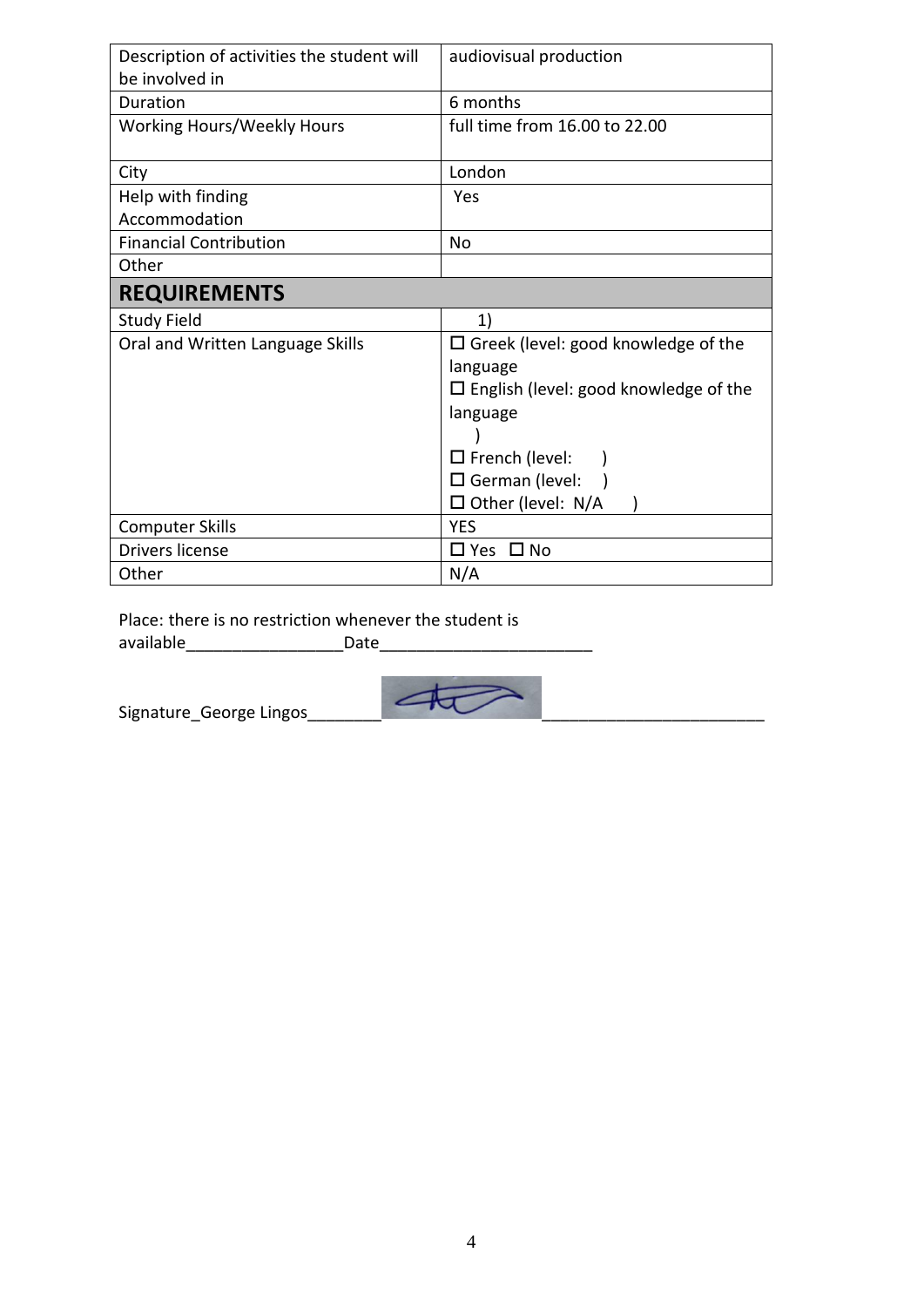## **Table A - Fields of Education & Training**

| x | <b>Description</b>                                                                                            |
|---|---------------------------------------------------------------------------------------------------------------|
|   | <b>General Programmes</b>                                                                                     |
| v | Basic/broad, general programmes                                                                               |
|   | Basic/broad, general programmes                                                                               |
|   | Literacy and numeracy                                                                                         |
|   | Literacy and numeracy                                                                                         |
|   | <b>Personal skills</b>                                                                                        |
|   | Personal skills                                                                                               |
|   | <b>Education</b>                                                                                              |
|   | <b>Teacher training and education science</b><br>Teacher training and education science (broad<br>programmes) |
|   | Teaching and training                                                                                         |
|   | <b>Education science</b>                                                                                      |
|   | Training for pre-school teachers                                                                              |
|   | Training for teachers at basic levels                                                                         |
|   | Training for teachers with subject specialisation                                                             |
|   | Training for teachers of vocational subjects                                                                  |
|   | Teacher training and education science (others)                                                               |
|   | <b>Humanities and Arts</b>                                                                                    |
|   | Arts                                                                                                          |
|   | Arts (broad programmes)                                                                                       |
|   | Fine arts                                                                                                     |
|   | Music and performing arts                                                                                     |
|   | Audio-visual techniques and media production                                                                  |
|   | Design                                                                                                        |
|   | Craft skills                                                                                                  |
|   | Arts (others)                                                                                                 |
|   | Humanities                                                                                                    |
|   | Humanities (broad programmes)                                                                                 |
|   | Religion                                                                                                      |
|   | Foreign languages                                                                                             |
|   | Mother tongue                                                                                                 |
|   | History and archaeology                                                                                       |
|   | Philosophy and ethics                                                                                         |
|   | Humanities (others)                                                                                           |
|   | Social sciences, Business and Law                                                                             |
|   | <b>Social and behavioural science</b><br>Social and behavioural science (broad                                |
|   | programmes)                                                                                                   |
|   | Psychology                                                                                                    |
|   | Sociology and cultural studies                                                                                |
|   | Political science and civics                                                                                  |
|   | Economics                                                                                                     |
|   | Social and behavioural science (others)                                                                       |
|   | Journalism and information                                                                                    |
|   | Journalism and reporting                                                                                      |
|   | Library, information, archive                                                                                 |
|   | Journalism and information (others)                                                                           |
|   | <b>Business and administration</b>                                                                            |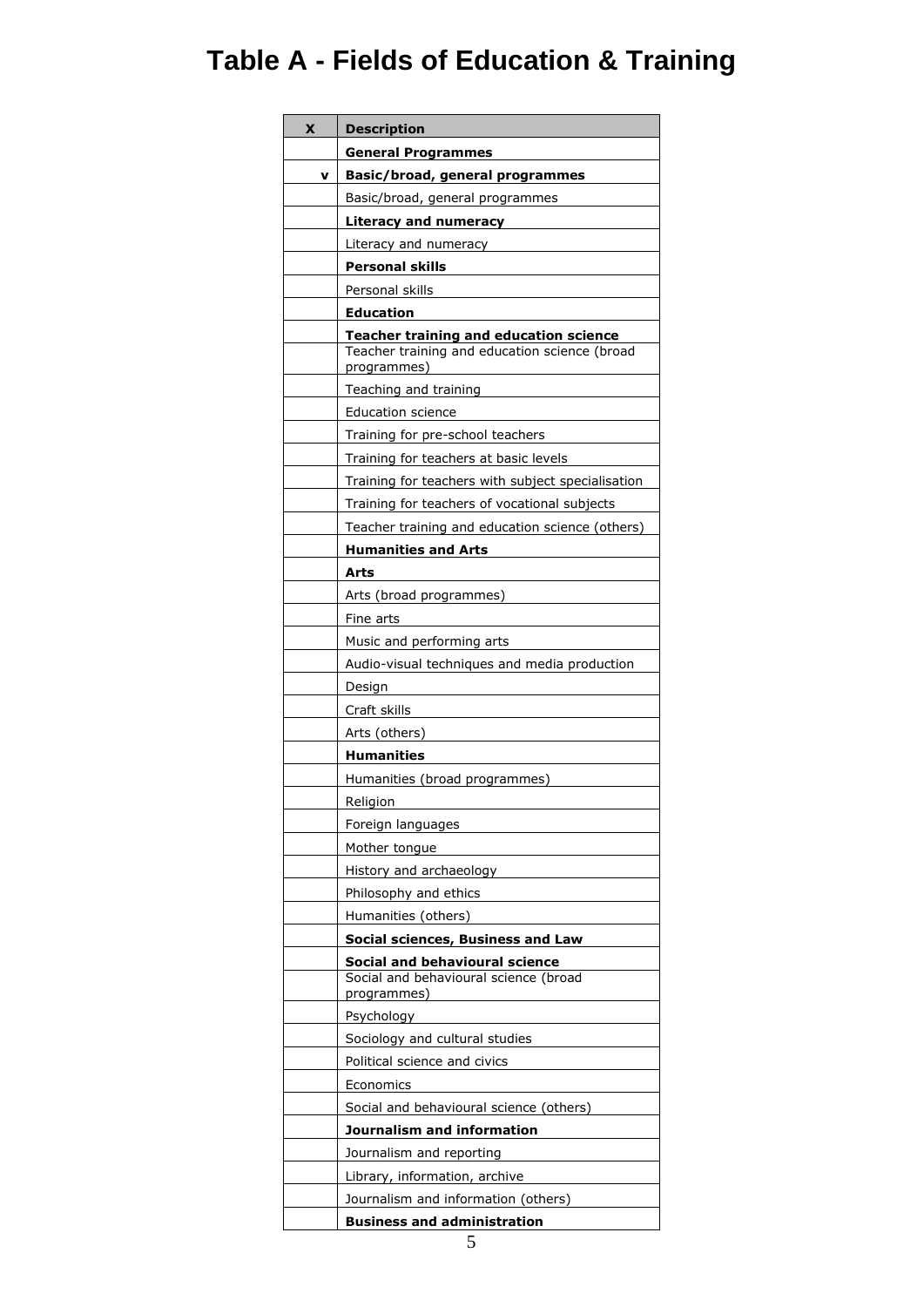| Business and administration (broad<br>programmes)           |
|-------------------------------------------------------------|
| Wholesale and retail sales                                  |
| Marketing and advertising                                   |
| Finance, banking, insurance                                 |
| Accounting and taxation                                     |
| Management and administration                               |
| Secretarial and office work                                 |
| Working life                                                |
| Business and administration (others)                        |
| Law                                                         |
| Law                                                         |
| <b>Science, Mathematics and Computing</b>                   |
| <b>Life science</b>                                         |
| Biology and biochemistry                                    |
| Environmental science                                       |
| Life science (others)                                       |
| <b>Physical science</b>                                     |
| Physical science (broad programmes)                         |
| Physics                                                     |
| Chemistry                                                   |
| Earth science                                               |
| Physical science (others)                                   |
| <b>Mathematics and statistics</b>                           |
| Mathematics                                                 |
| <b>Statistics</b>                                           |
| Mathematics (others)                                        |
| Computing                                                   |
| Computer science                                            |
| Computer use                                                |
| Computing (others)<br><b>Engineering, Manufacturing and</b> |
| Construction                                                |
| <b>Engineering and engineering trades</b>                   |
| Engineering and engineering trades (broad<br>programmes)    |
| Mechanics and metal work                                    |
| Electricity and energy                                      |
| Electronics and automation                                  |
| Chemical and process                                        |
| Motor vehicles, ships and aircraft                          |
| Engineering and engineering trades (others)                 |
| <b>Manufacturing and processing</b>                         |
| Manufacturing and processing (broad<br>programmes)          |
| Food processing                                             |
| Textiles, clothes, footwear, leather                        |
| Materials (wood, paper, plastic, glass)                     |
| Mining and extraction                                       |
| Manufacturing and processing (other)                        |
| <b>Architecture and building</b>                            |
| Architecture and town planning                              |
| Building and civil engineering                              |
| Architecture and building (others)                          |